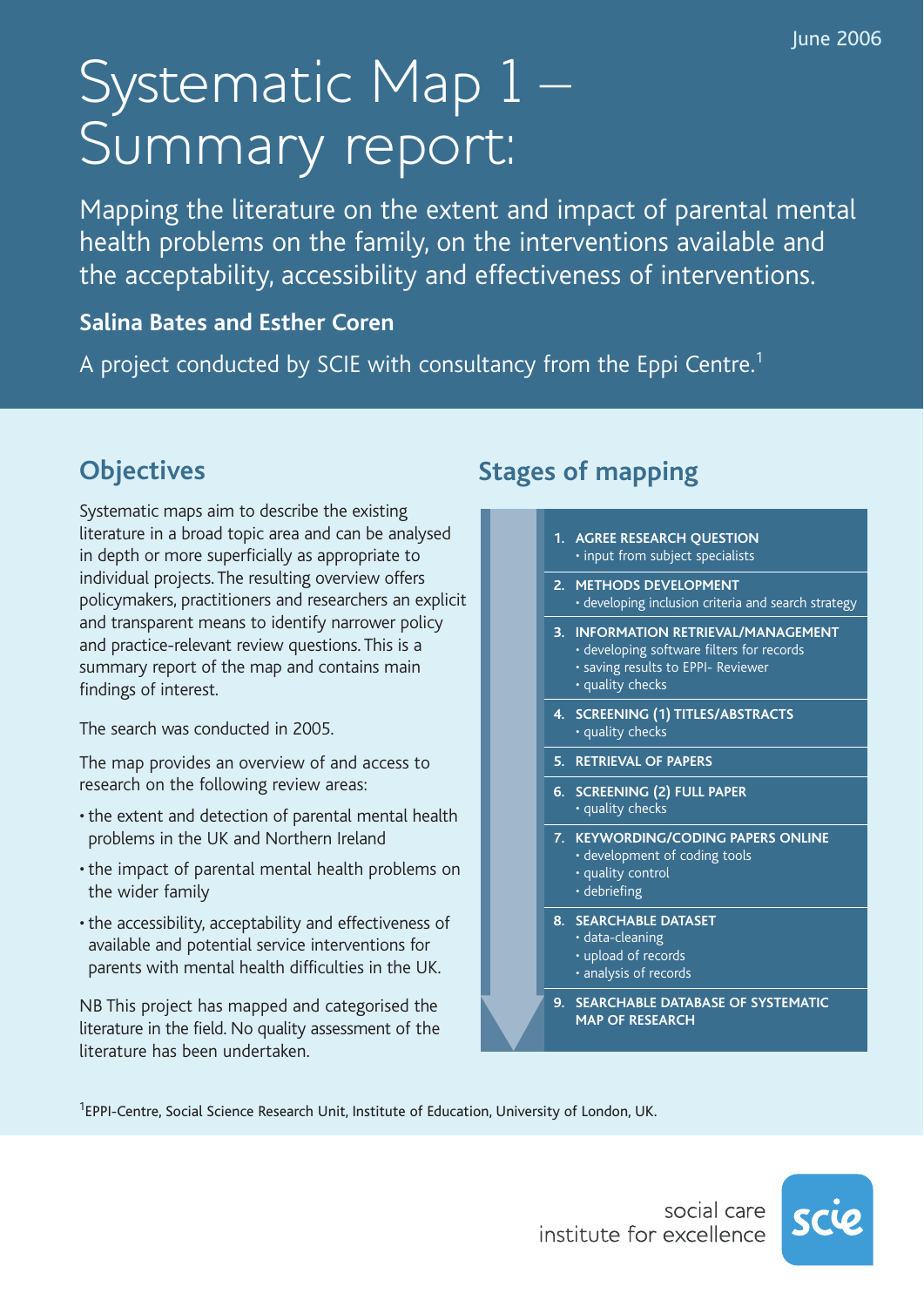#### **Flow of literature**

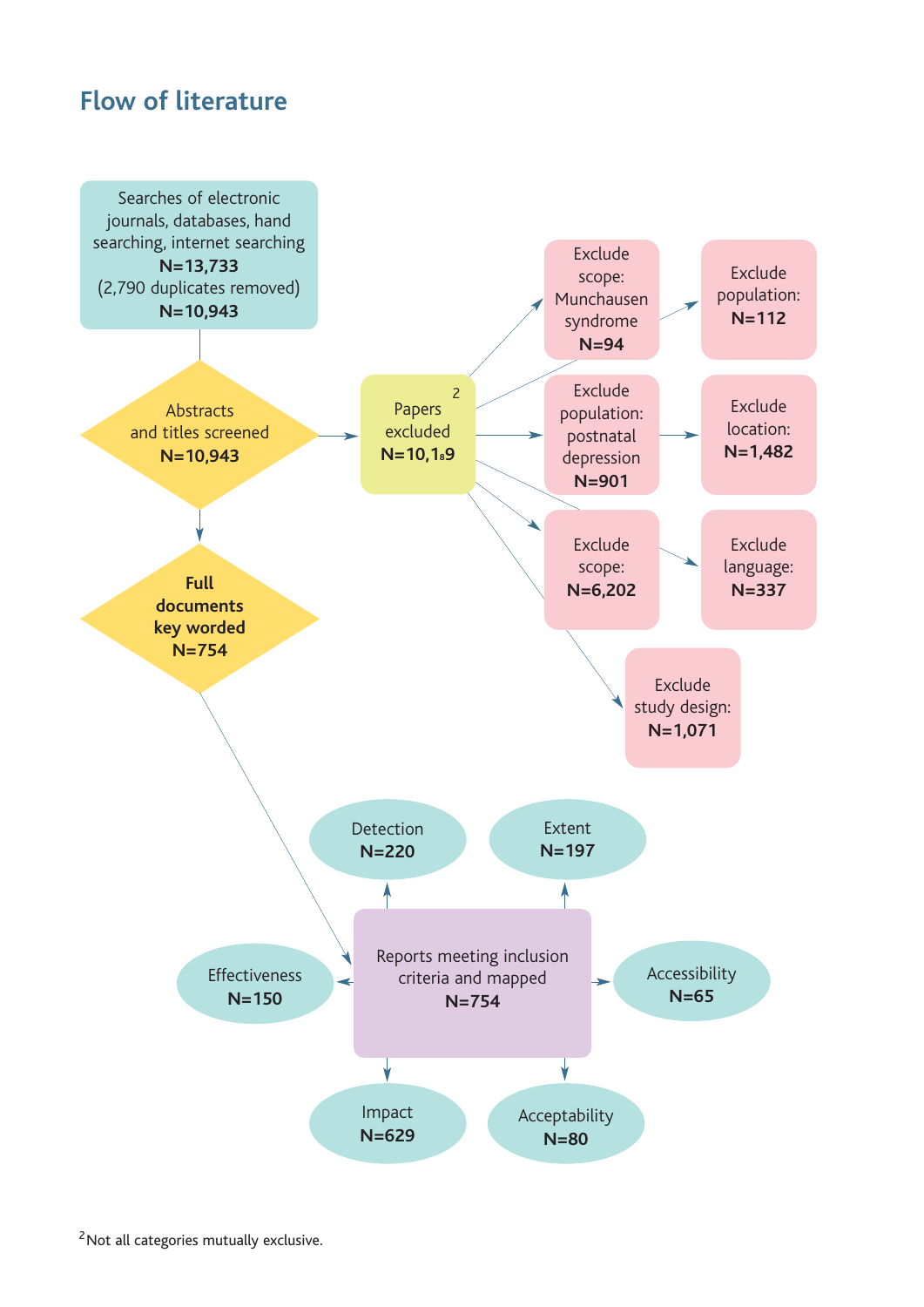#### **Findings: Overall composition of the map**



The largest proportion of included research was from the USA and UK as most of the databases and journals searched are US or UK based. Also, only English language reports were included due to high translation costs. There are reports published in English from Scandinavian countries and from Australia and Canada in the map.



Studies were coded with more than one population type if appropriate – eg *adults* and *mixed sex* for a report based on both parents. The largest population type reported was adults. Where studies focused on whole families, studies were coded as focusing on adults and children. There were very few reports focused on males only which highlight a gap in the research.

Older people 12<br> **12** Adults **646** 





Where studies focused on specific additional problems, this was captured in the coding to enable possible analysis of multiple problems experienced by families. In addition to mental health and parenting as the main topic focus, problem behaviour, drugs, physical abuse, alcohol, child neglect and inequalities were topics included in studies in the map.

This figure adds more demographic detail, enabling subgroups of studies to be identified. Categories include socio-economic status (132 studies), young carers (30), single parents (74), children 'in need' (42), preschool children (76) and babies (46). 574 studies were coded as 'other'. This was used where information did not fit the established framework. Examples are specific mental disorders, prisoners, and relationship types eg grandparents.